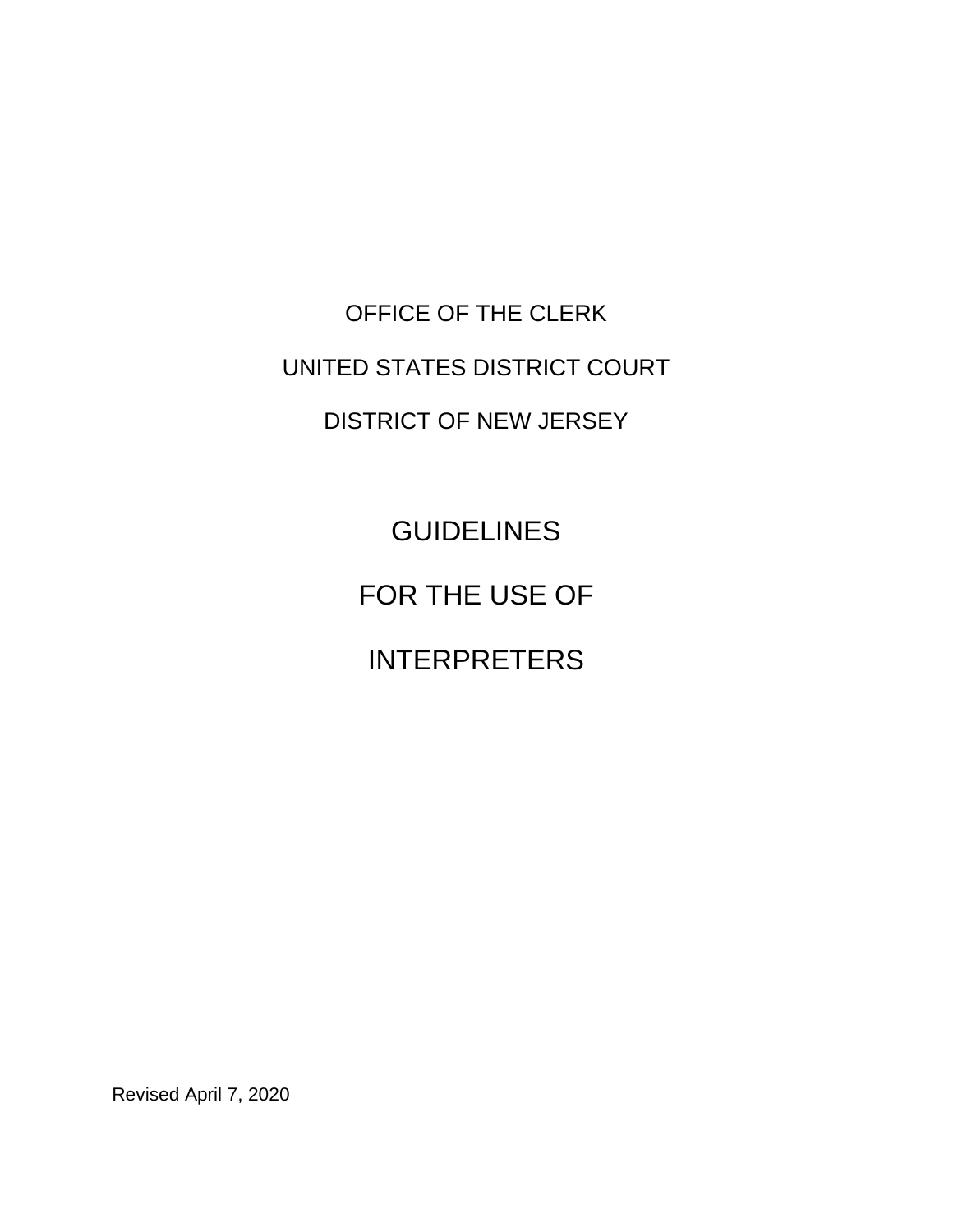# **INTRODUCTION**

Interpreters play an important role in the business of the Court. Interpreters also play an important role in furthering the attorney-client relationship when the client is not fluent in English. Interpreters may be needed both in and out of the courtroom.

These Guidelines are intended to inform the Bar on the availability of interpreters in the District of New Jersey, but they are not exhaustive of the governing law. You may wish to refer to the Court Interpreters Act, 28 U.S.C. § 1827 and the Guide to Judiciary Policy, Volume 5: Court Interpreting for more detail. Both can be accessed from our website @ www.njd.uscourts.gov under Programs & Services --> Interpreter Services.

Please feel free to contact our Staff Interpreter, Irene Caramuta, at (973) 645- 4621 or our Court Services Supervisor, Amy Giovannitti at (609) 815-2379 if you have any questions, comments or suggestions. Their address is: Clerk's Office, United States District Court, MLK Federal Building and Courthouse, 50 Walnut Street, Newark, NJ, 07101.

> WILLIAM T. WALSH Clerk of Court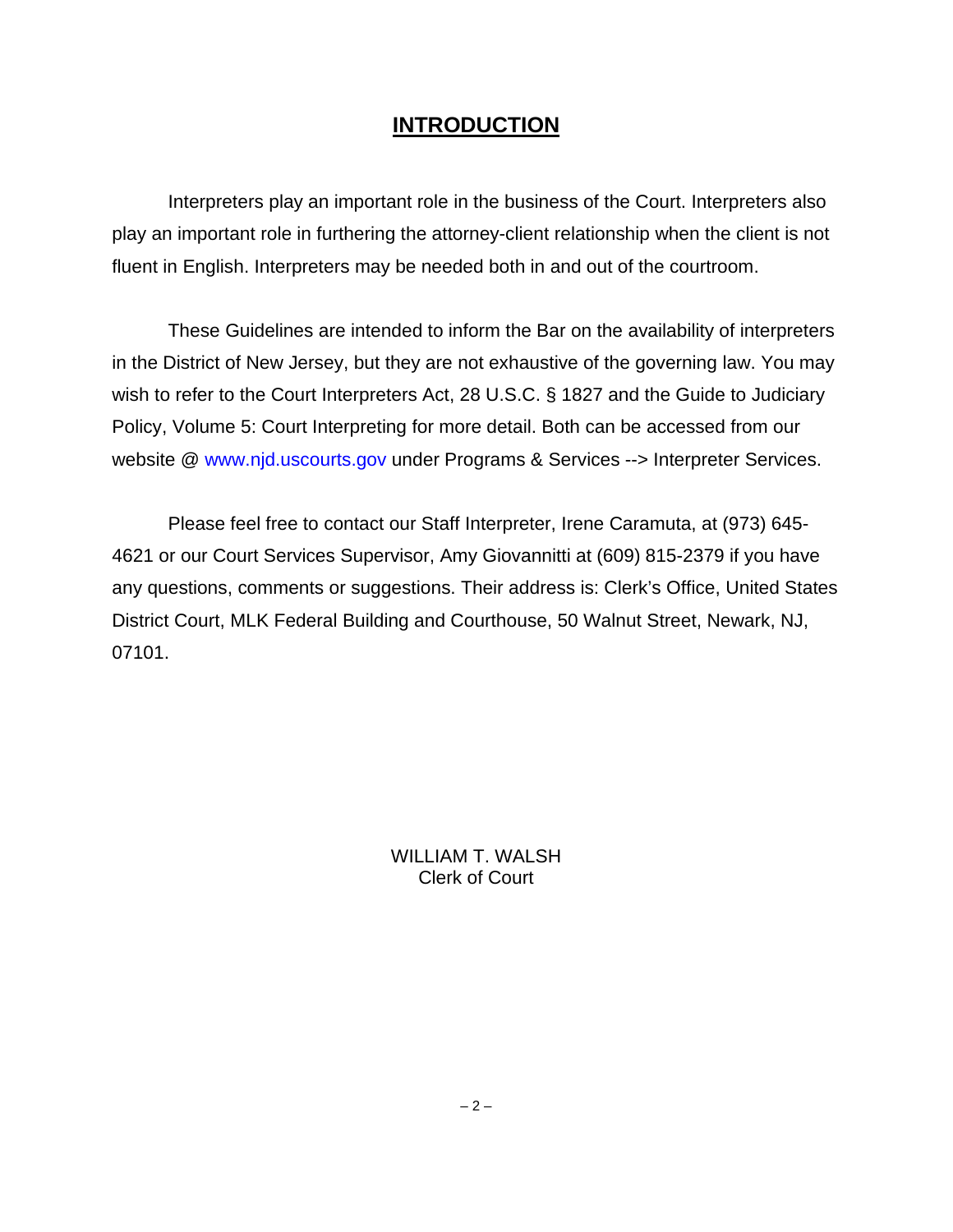### **WHAT LAW GOVERNS INTERPRETERS?**

The use of interpreters in this Court is governed by the Court Interpreters Act, 28 U.S.C. § 1827. Under the Act, interpreters are to be provided for the "hearing impaired... and persons who speak only or primarily a language other than the English language", in "judicial proceedings instituted by the United States" (28 U.S.C. § 1827(b)(1)). As long as a judicial proceeding, civil or criminal, is instituted by the United States, the costs of an interpreter's services are borne by the United States, regardless of indigence.

# **WHAT ARE THE TYPES OF INTERPRETERS?**

Under the Act, "certified" and "otherwise qualified" interpreters have been identified.

Certified interpreters are those who have passed very rigorous written and oral examinations offered by the Administrative Office. At present, the Administrative Office certifies interpreters in Spanish, Haitian Creole, and Navajo. In the case of sign language interpreters, certification is recognized for those who hold a Legal Specialist Certificate from the Registry of Interpreters for the Deaf, Inc.

"Otherwise qualified" are competent interpreters who have not been certified. This includes two categories, "professionally qualified" and "language skilled."

In general, professionally qualified interpreters are those who either passed the U.S. Department of State conference or seminar interpreter test; passed the interpreter test of the United Nations; or are members in good standing of the Association Internationale des Interprètes de Conférence (AIIC) or The American Association of Language Specialists (TAALS). The subcategory of language skilled interpreters is more loosely defined, being composed of those "who can demonstrate to the satisfaction of the court the ability to interpret court proceedings from English to a designated language and from that language to English."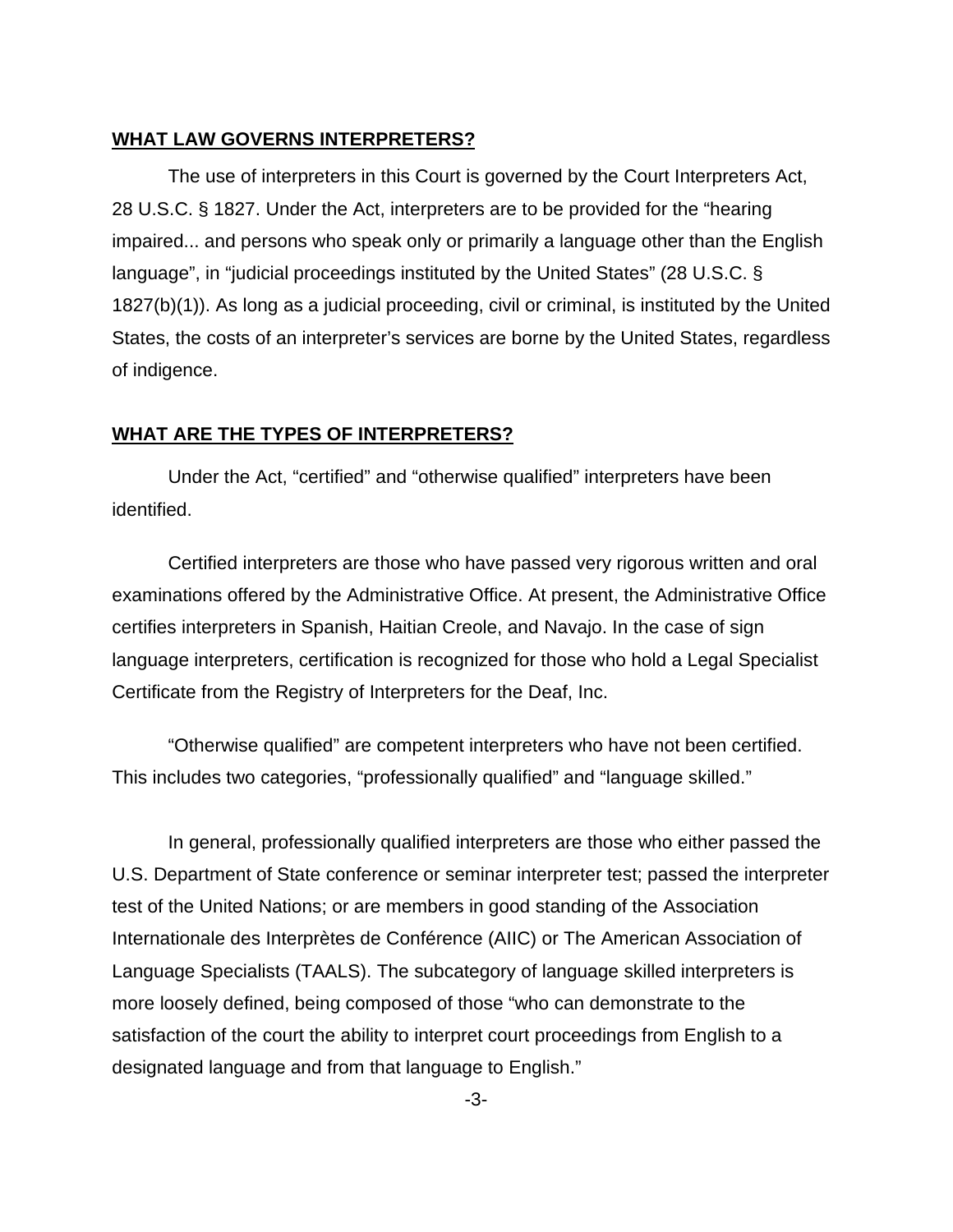# **HOW ARE INTERPRETERS SELECTED IN A PROCEEDING?**

This Court employs a full-time Staff Interpreter in the Spanish language. When there is a request for a Spanish interpreter in a proceeding instituted by the United States, the Staff Interpreter (who is certified by the Administrative Office) will be used if available. If not, the Staff Interpreter or Court Services Supervisor will select, on an *ad hoc* basis, another certified Spanish interpreter, or as a last resort, a language skilled interpreter. For other languages, a professionally qualified interpreter will be used if available, or as a last resort, a language skilled interpreter.

#### **WHEN ARE INTERPRETERS AVAILABLE?**

As noted above, interpreters will be provided at the expense of the United States in any proceeding instituted by the United States. This includes all in-court matters (for example, motions and trials) and interpreter services needed to assist the probation and pretrial services officer for interviews in preparation of pre-sentence reports and pretrial services reports.

If an interpreter is needed out-of-court, and the client is a defendant in a criminal proceeding instituted by the United States, the costs of an interpreter's services will be borne by the United States only if the client is indigent as provided by the Criminal Justice Act, 18 U.S.C. § 3006A. If the client is not indigent, the interpreter must be compensated privately.

In a civil action not instituted by the United States, or in a civil action in which the United States is a defendant, the party (including an agency of the United States) requiring the services of an interpreter is responsible for the interpreter's compensation. However, in any case filed in this court, sign language interpreting or other auxiliary aids and services for the hearing impaired may be provided at the expense of the United States.

-4-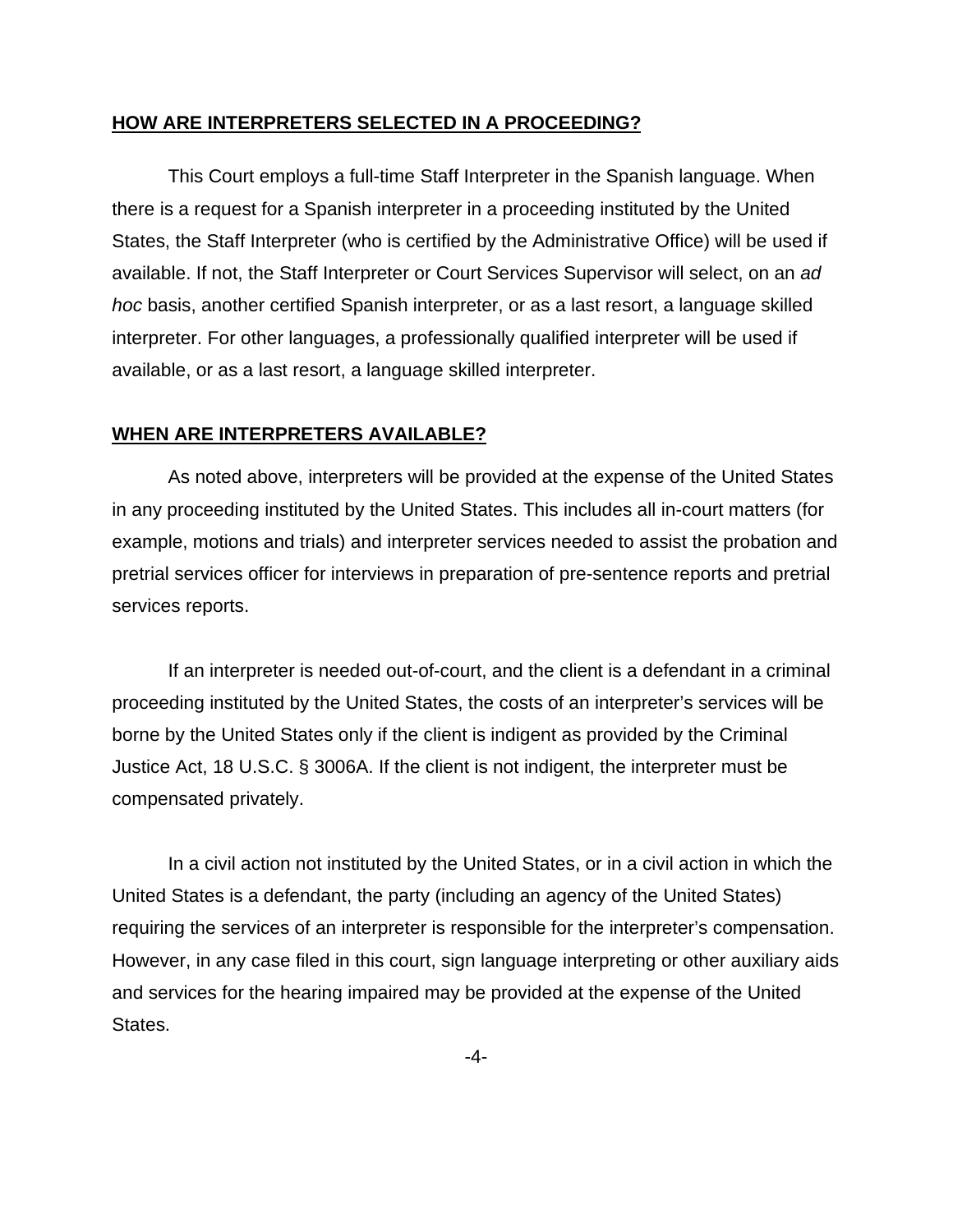Interpreters will most often be needed in courtrooms. However, through the Staff Interpreter or Court Services Supervisor, interpreters can be made available in the environs of the courthouse as well as "lock-up" prior to or after an in-court proceeding. Interpreters will most often be needed during normal business hours. However, interpreters can be available, if necessary, on holidays, weekends, or outside normal business hours.

Some interpreters have expressed preferences not to work at certain locations or certain times. These preferences will be taken into consideration by the Staff Interpreter or Court Services Supervisor in assigning interpreters. Therefore, attorneys should not expect to work with the same interpreter in any given proceeding.

# **HOW ARE INTERPRETERS REQUESTED?**

Courtroom Deputies are responsible for requesting an interpreter for any in-court proceeding instituted by the United States. However, any attorney representing a non-English speaking client should inform courtroom deputies of the need for an interpreter at least 2 business days in advance for a Spanish language interpreter, and 2 weeks in advance for any other language, including sign language interpreters.

Whenever an attorney seeks an interpreter in a proceeding not initiated by the United States, that attorney is responsible for obtaining interpreting services. The Staff Interpreter or Court Services Supervisor can assist parties in locating qualified interpreters.

#### **HOW TO SECURE INFORMATION ON INTERPRETERS?**

As noted above, certified, professionally qualified and language skilled interpreters are available to the District of New Jersey.

The Staff Interpreter or Court Services Supervisor maintains a roster of all available interpreters.